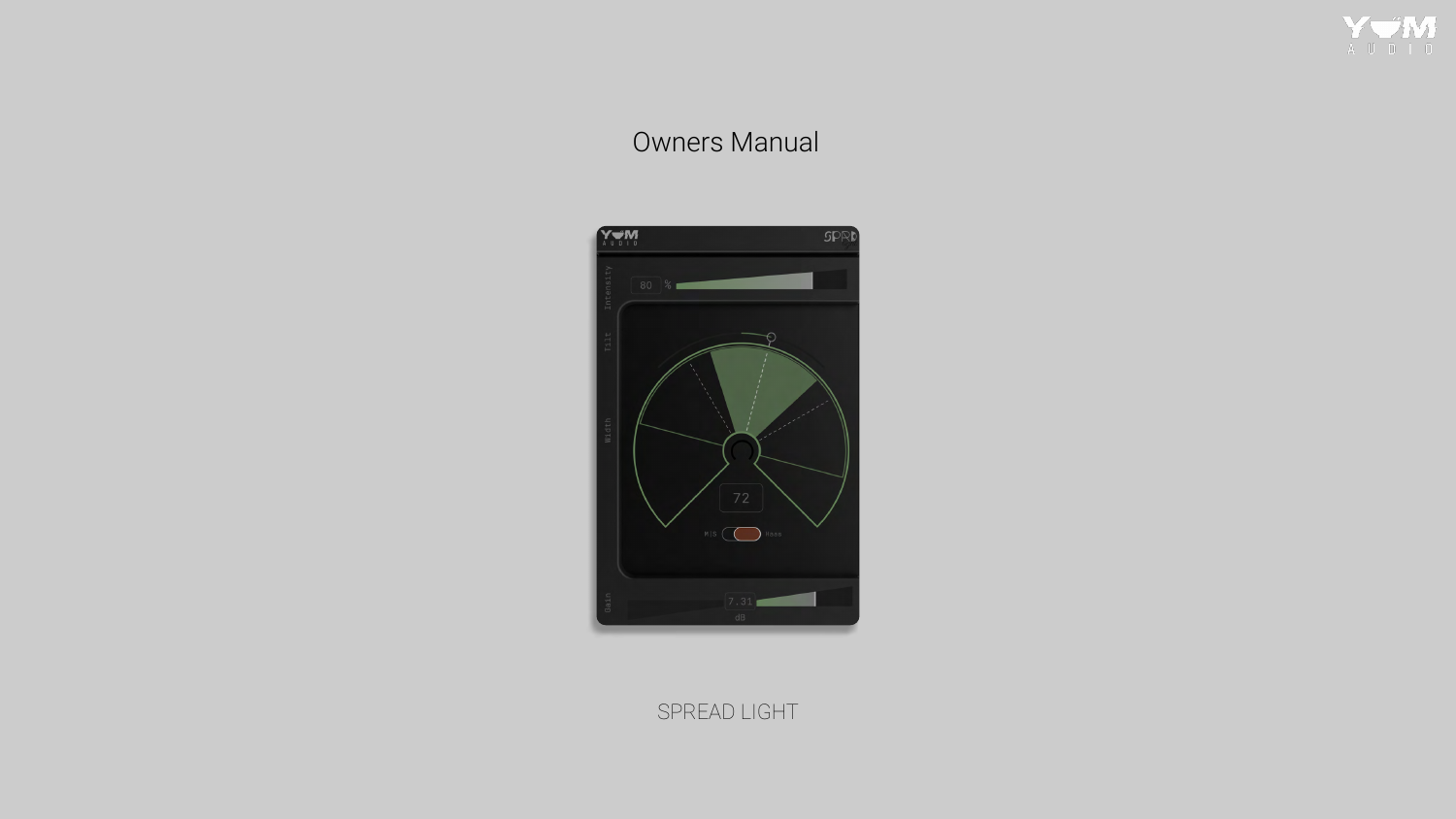## Hello and thank you!

Thanks a lot for buying a plugin from Yum Audio!

We hope that you will experience as much fun and creativity using it as we do.

Our mission is to create indispensable tools that stand out from the crowd through quality of sound, performance, and design.

We strongly believe that audio software should inspire you and help to fuel creative endeavors, not complicate them. Most importantly, our plugins should allow you to effortlessly focus on the joy of creating music and sound, so have fun and keep being creative!

This manual will guide you through the plugin and help you integrate it into your audio production arsenal.

If something remains unclear, you can always read our FAQ online and get in touch on www.yumaudio.com/support. We're happy to hear from you and see what you created with our software. Share it on your social media, tag your post with #yumaudio, and we might just share your work!

Now let's get started - have fun and create some tasty sounds!

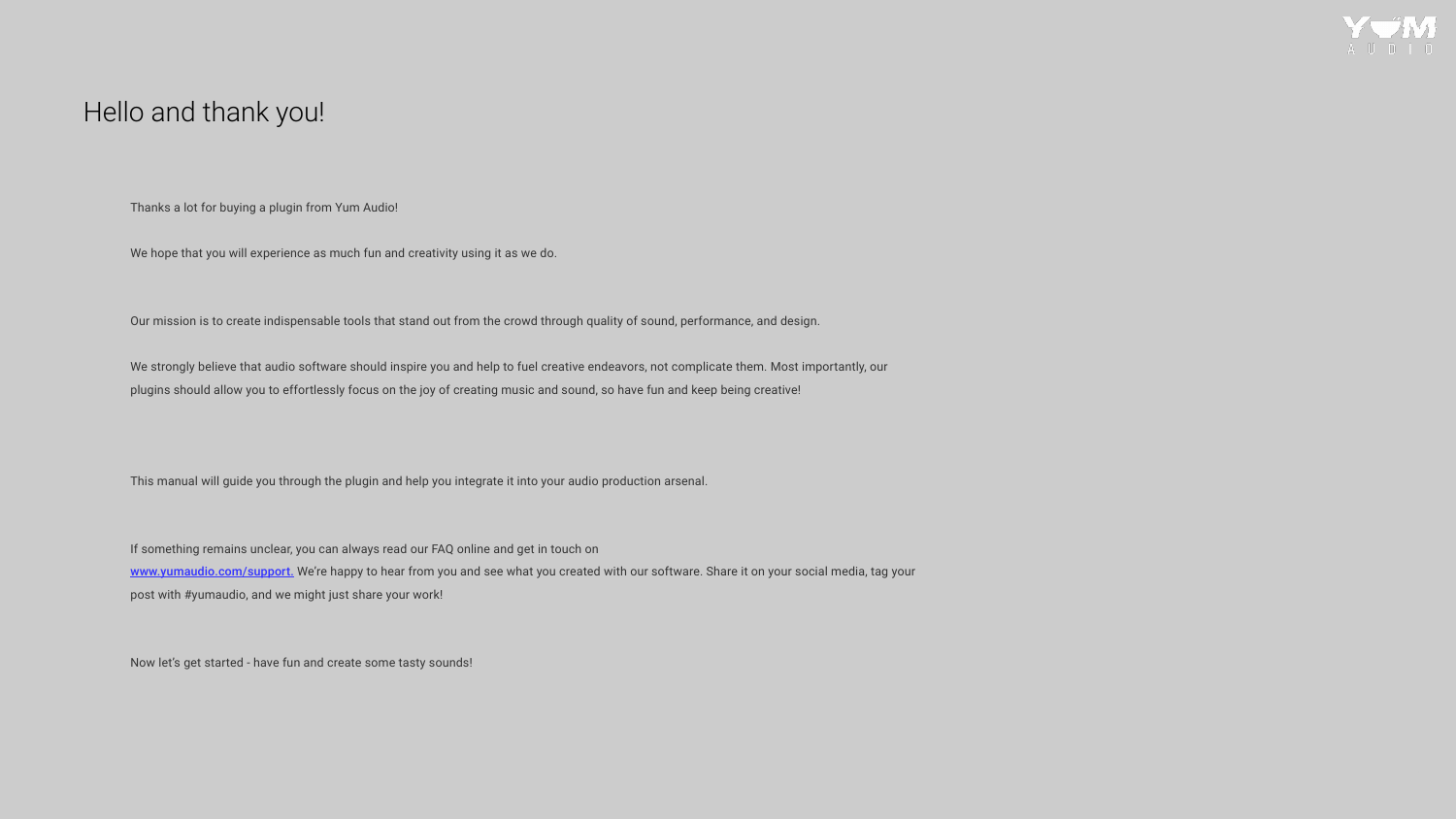## MANUAL & SYSTEM REQUIREMENTS

#### System Requirements:

AAX, VST3, AU versions included 64-bit only (Mac / PC) Mac OS X 10.11 or higher Windows 10 At least 4GB of RAM, 16GB is recommended At least 200MB of free drive space (OS drive)

#### This Product is supported by the following DAWs:

 Ableton Live 10.1+ (Mac & PC: AU, VST3) Bitwig 2+ (Mac & PC: AU, VST3) Cubase 8+ (Mac & PC: VST3) Digital Performer 10+ (Mac & PC: AU, VST3) FL Studio 12+ (Mac & PC: VST3) Garageband 10+ (AU) Logic Pro 9+ (AU) Pro Tools 11+ (Mac & PC: AAX) Presonus Studio One 4+ (Mac & PC: AU, VST3) Reaper 5+ (Mac & PC: VST3) Cakewalk by BandLab (PC: VST3)



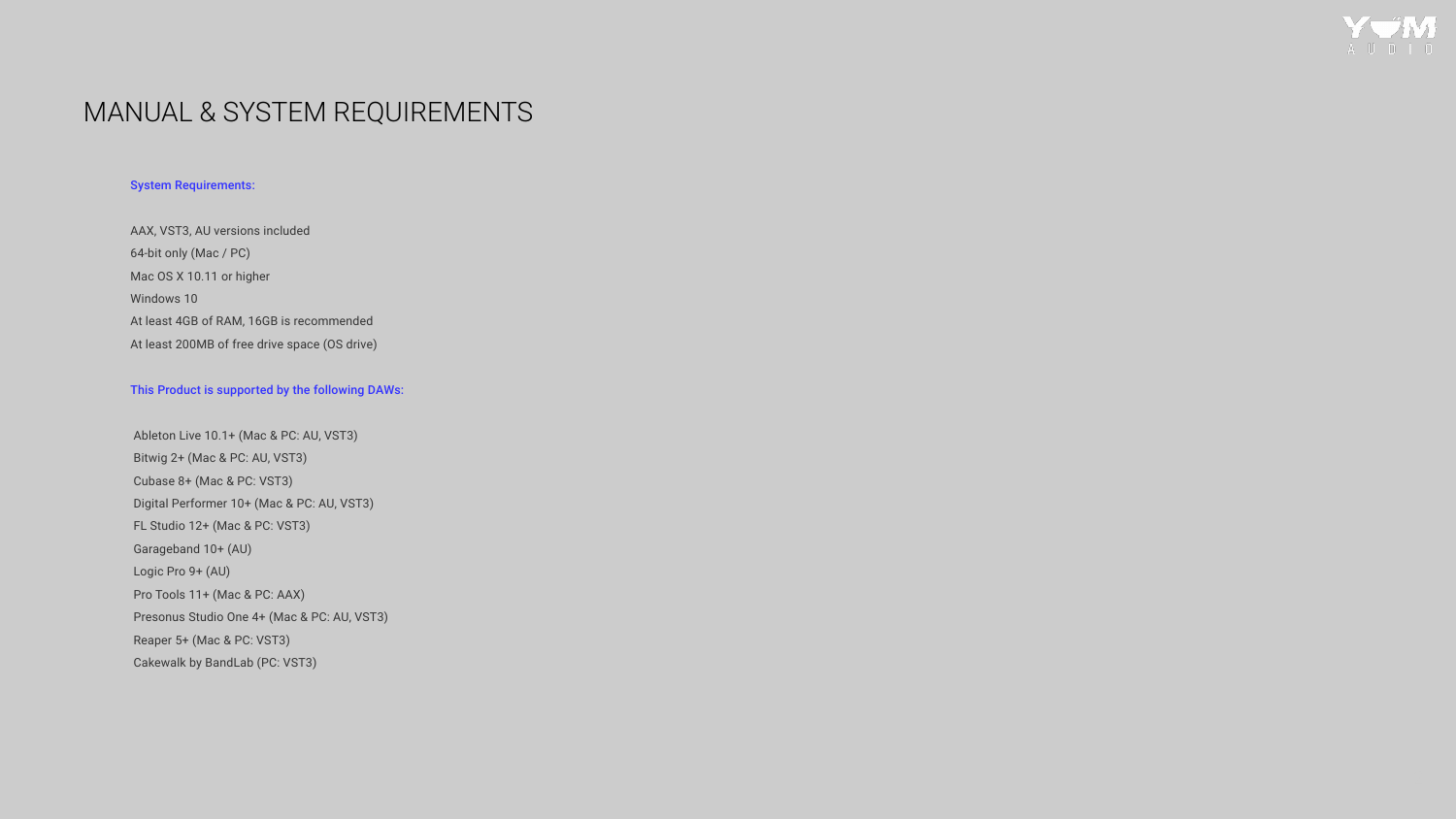# TABLE OF CONTENTS

1. INSTALLATION & ACTIVATION

2. GLOBAL CONTROLS

3. PLUGIN FEATUERS & CONTROLS



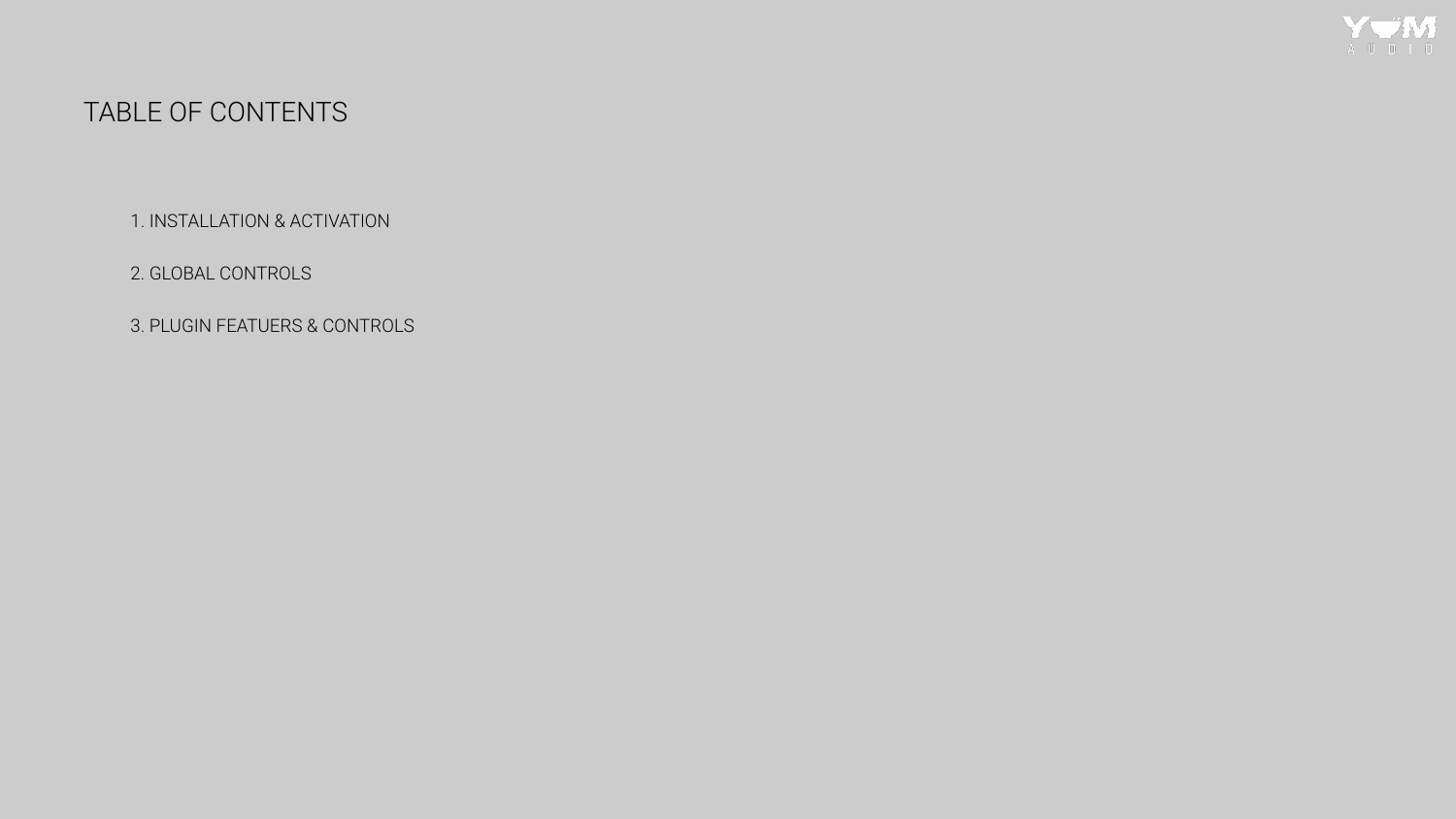# INTRODUCING SPREAD LIGHT

### **WHAT IS IT?**

Spread Light can be an indispensable tool, allowing you to narrow the stereo width of tracks or push them wider in mixing and mastering situations. We've also added 2 different processing modes, so you'll be able to create some yummy mixes.



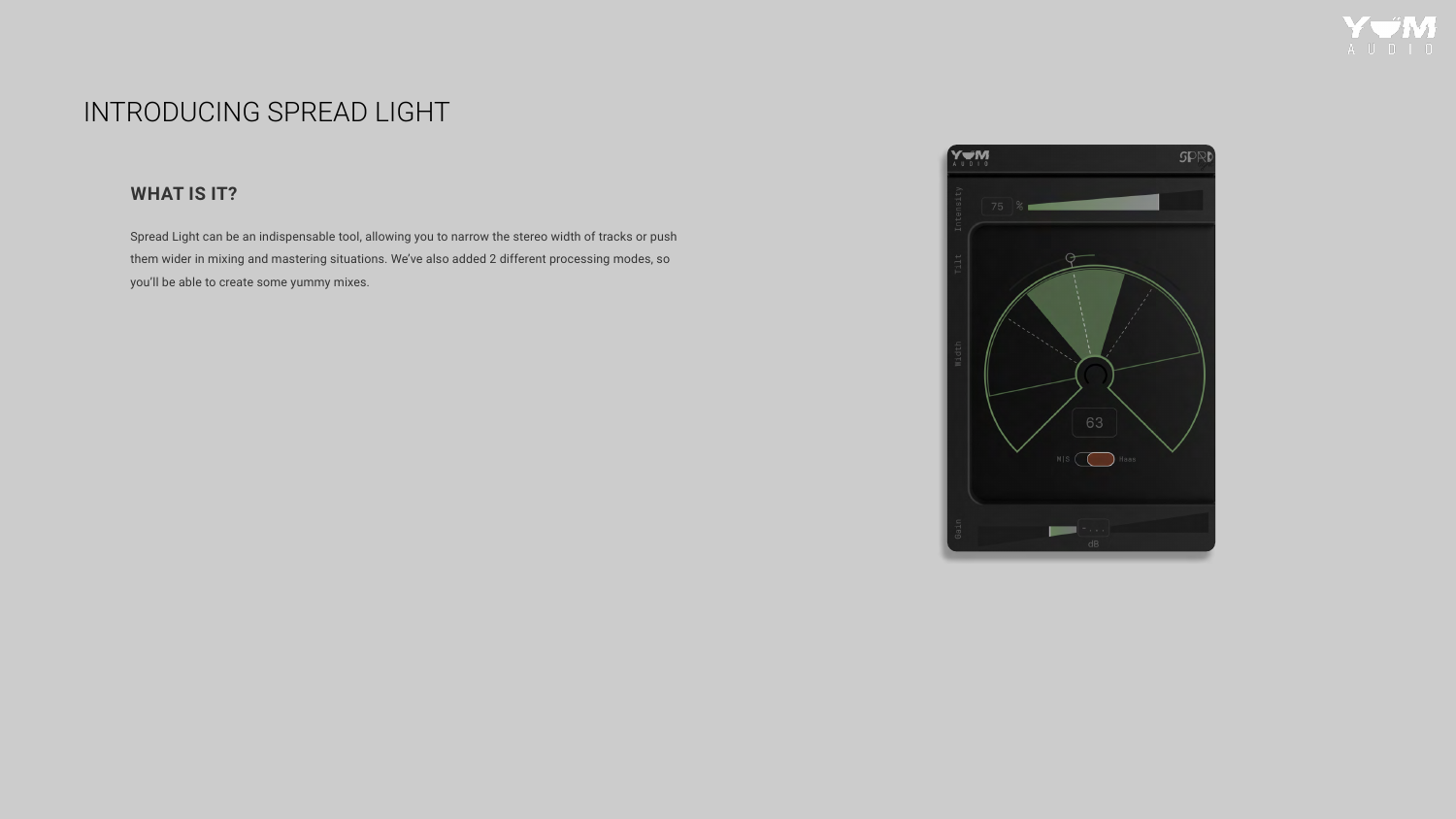#### INSTALLATION **WINDOWS 1.**

We provide distinct installers for Mac and PC. Choose the one for your operating system and open it.

Mac: VST3 (64bit), AAX and AU



The Yum Audio installer will guide you through the installation process and install all relevant plugins on your system.

The following plugin types are available for Windows and Mac.

Windows: VST3 (64bit) and AAX

#### Plugins are installed to the following locations on Windows:

VST3 Plugin:

C:\Program Files\Common Files\VST3

AAX Plugin:

C:\Program Files\Common Files\Avid\Audio\Plug-Ins (AAX)

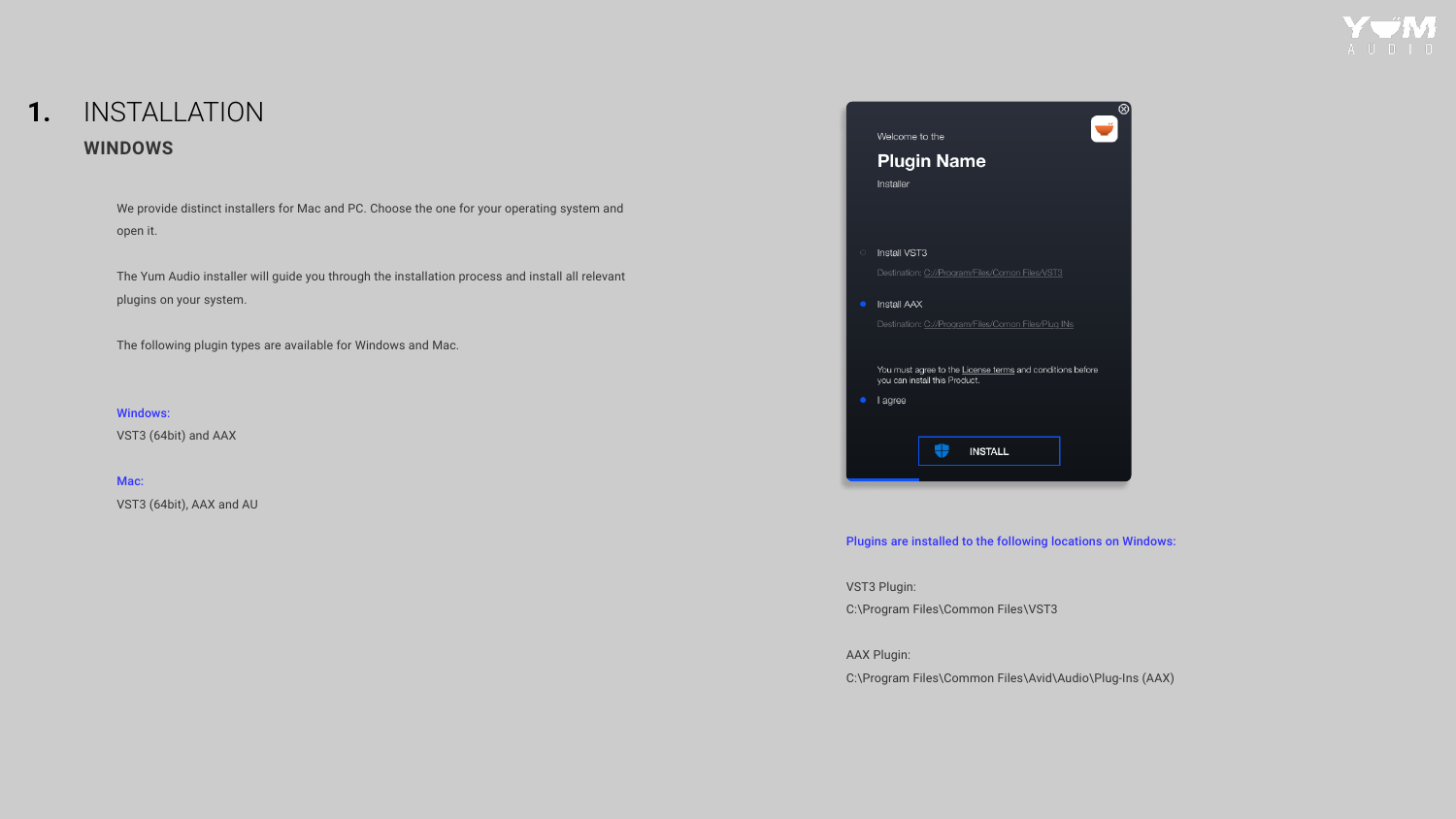### INSTALLATION **APPLE MAC 1.**

The Mac installer will automatically install every plugin to the relevant path on your system.

To start the installation on Mac launch the corresponding .pkg file of the plugin installation you downloaded.

This will automatically launch the Yum Audio installer and guide you through the installation.

Select the plugin types you require and click Continue to start the installation:



#### Plugins are installed to the following locations on Mac:

AU Plugin: /Library/Audio/Plug-Ins/Components

VST3 Plugin: /Library/Audio/Plug-Ins/VST3

AAX Plugin: /Library/Application Support/Avid/Audio/Plug-Ins

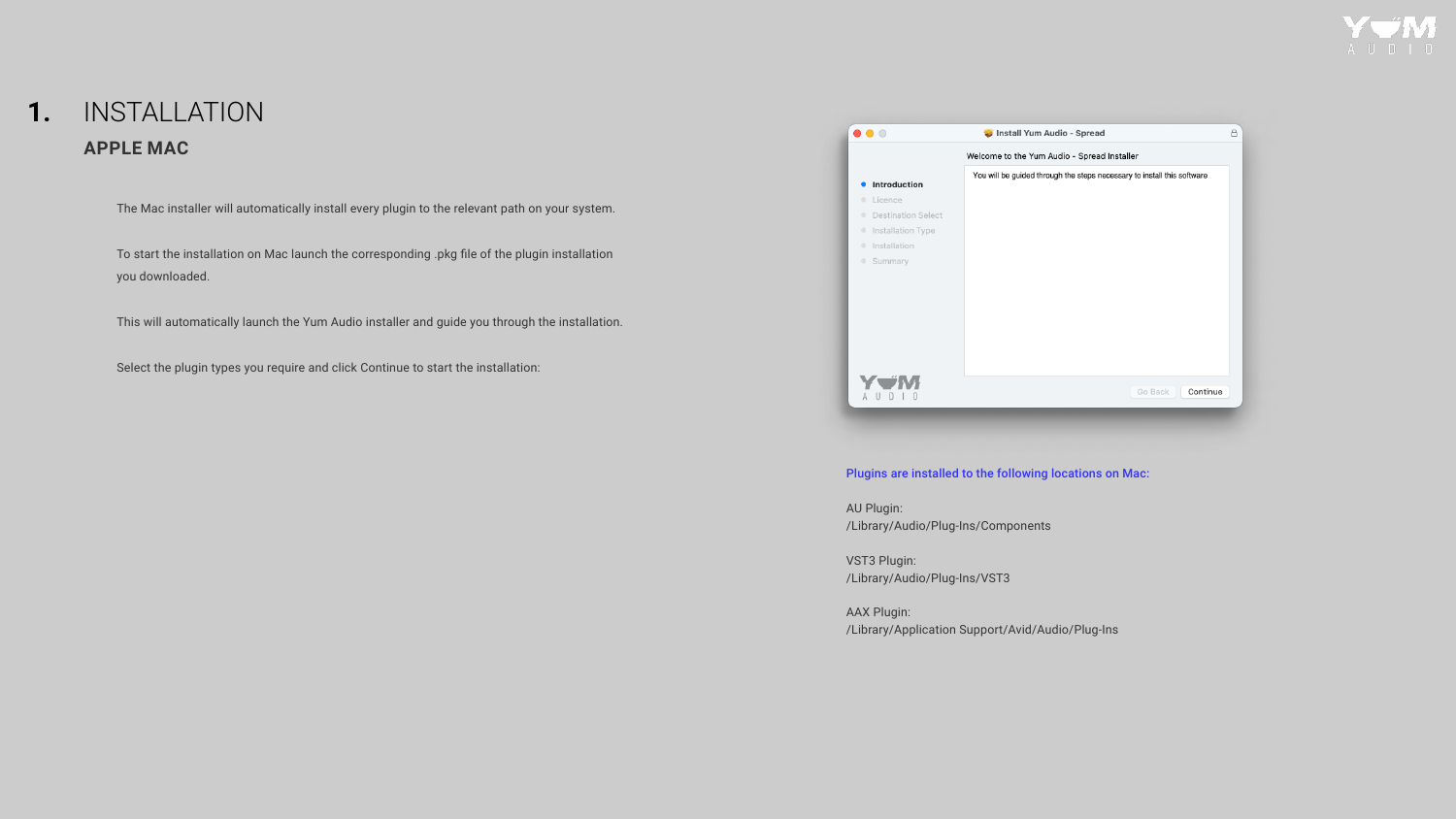## 1.2 LICENSE ACTIVATION **ONLINE**

Yum Audio plugins offer online and offline license activation methods as well as license deactivation. With every purchase you get two activations, which allows you to install a plugin on two of your workstations at a time. No dongles required!

On a new installation of a plugin you will be prompted with the login and activation screen. While in trial mode this screen can always be accessed by clicking on the Yum Audio logo in the plugins menu .

Activating a license online is done simply by logging into your Yum Audio account. After you enter your credentials on the login and activation screen the plugin will automatically check for remaining activations in your account and if successful, it will activate your plugin on your machine.

Plugins activated online check their activation status on launch to make sure that your activation is valid. This does not mean that you can't use them without an internet connection; but if your system stays offline for more than 14 consecutive days, the plugin will logout and you'll have to go online to login again.

| Activate your Plugin                          |                       |
|-----------------------------------------------|-----------------------|
| License activation                            | Trial without Login   |
| Username<br>user@email.com                    |                       |
| Password<br>$\mathscr{D}$<br>**************** | <b>Activate Trial</b> |
| Forgot Password?                              |                       |
| Login                                         |                       |
| Click here for offline activation             |                       |

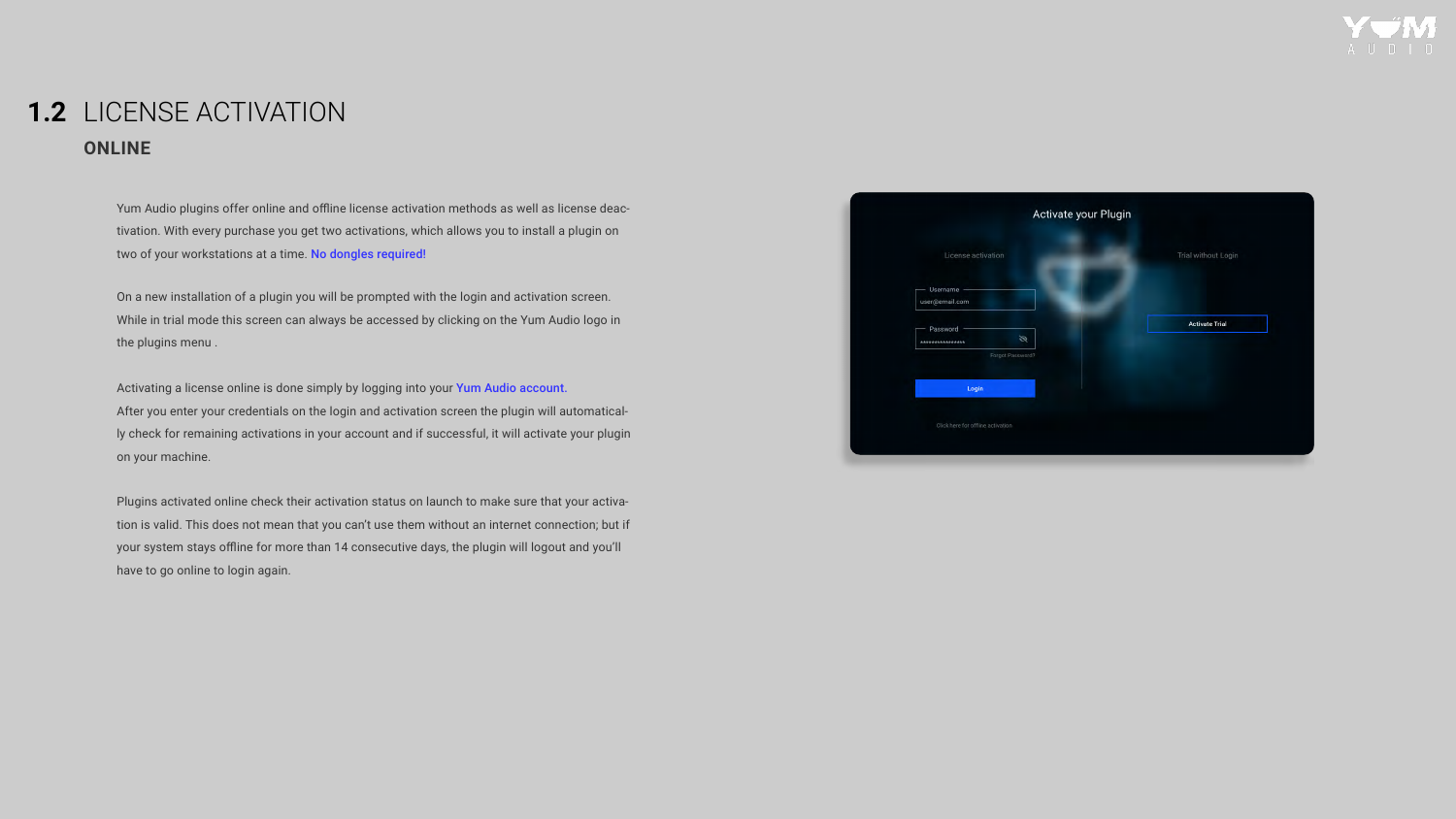## 1.2 LICENSE ACTIVATION **OFFLINE**



If you have a machine without access to the internet that you would like to activate, choose Offline Activation by clicking on the option below the login button.

For the activation process generate a file that contains your machine ID by clicking on the Generate Machine File button.

Copy this file to a machine with access to the Internet, go to www.yumaudio.com/activate and follow the instructions.

You will receive a license file from the webstore that you can select on your offline machine by either dropping it directly onto the button with the little arrow or clicking the button and selecting the file manually.

This will activate your offline machine with a valid Yum Audio license, and you're ready to use the plugin.

Note that offline activations are NOT REVOKABLE and permanently bound to your machine.

| License activation                                    | Trial without Login   |
|-------------------------------------------------------|-----------------------|
| Username                                              |                       |
| user@email.com                                        |                       |
| Password                                              | <b>Activate Trial</b> |
| $\mathscr{D}$<br>****************<br>Forgot Password? |                       |
|                                                       |                       |
| Login                                                 |                       |



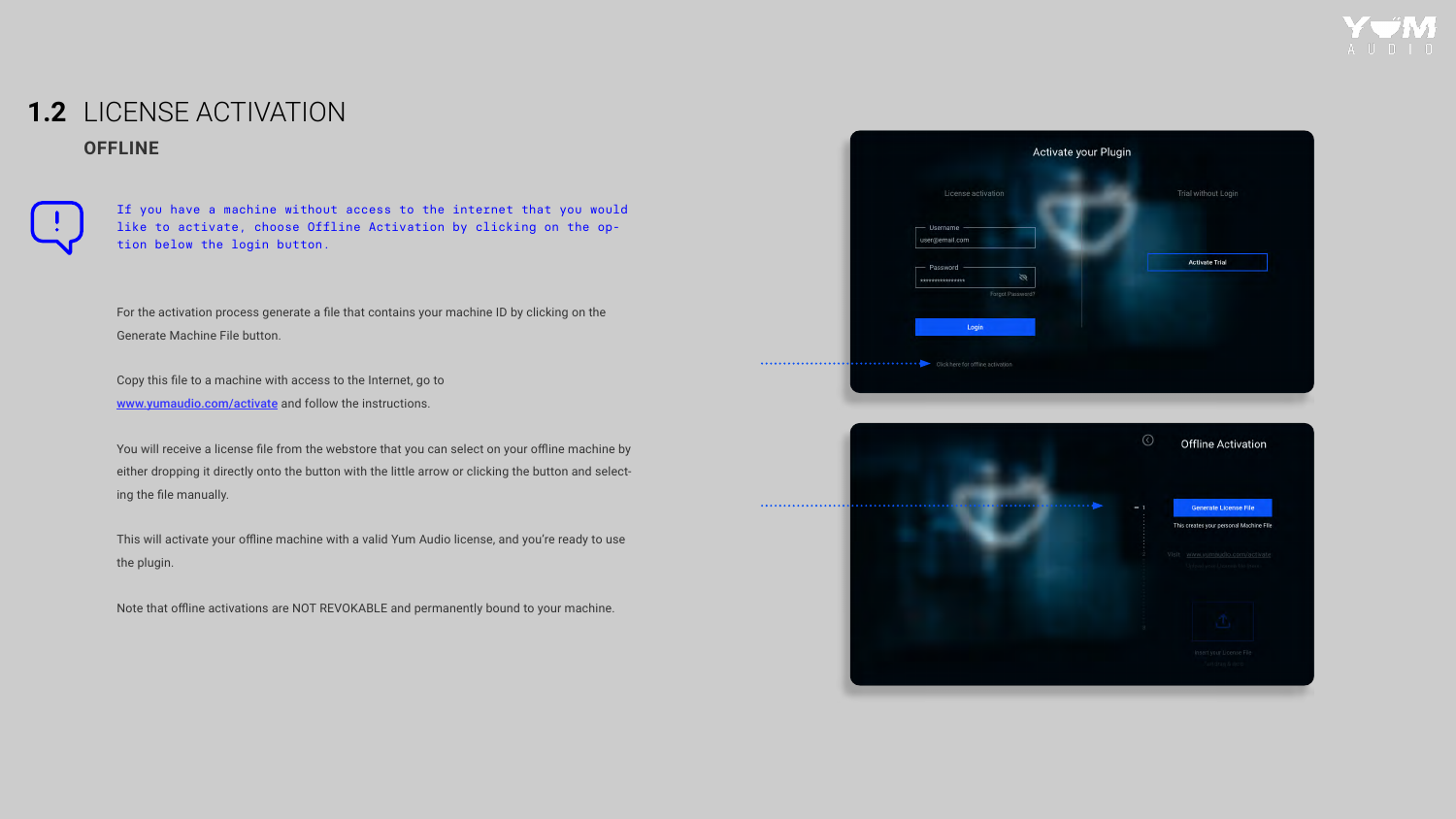## 1.2 LICENCE DEACTIVATION **OFFLINE**

## **GET MORE ACTIVATIONS FOR A PURCHASED PLUGIN**

On an activated plugin clicking the Yum Audio logo will show your licence info and an option to deactivate .

Important: no deactivation is allowed for machines activated offline - every offline activation will permanently remove one of the activations from your account.

You can deactivate a license in any of our plugins with an active Internet connection by clicking the Deactivate License button.

Deactivating a license activated online will free up one activation on your Yum Audio account and you can activate the plugin again on another machine right away.

If you are a larger studio or academic institution, or if you want to increase your personal license count, this can be done simply by buying another issue of the plugin from the Yum Audio store.

Every purchase will grant 2 licenses in your account. This way you can easily manage larger studio setups with many machines from a single Yum Audio user account.





Every purchase of a plugin comes with two activations of the plugin license in your Yum Audio account. Due to the option of deactivation of the online licenses this should have you covered for all of your devices in the future.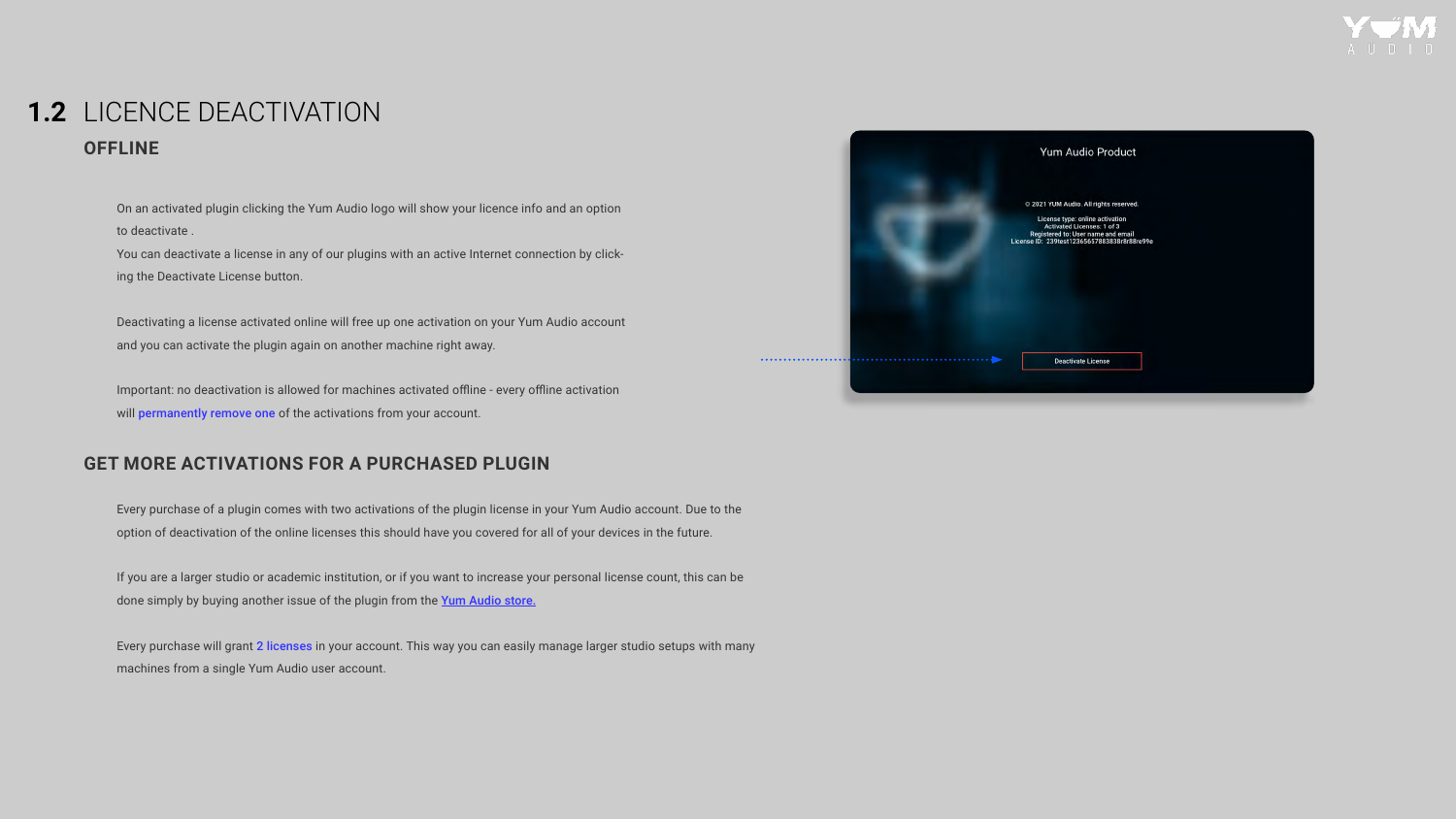## THE MENU BAR **2. MENU BAR**

The Yum Audio menu bar is shared across all Yum Audio plugins.



The menu bar offers access to global functions of each of our plugins:

Plugin info & license status

Preset browser, loading, saving and selecting presets



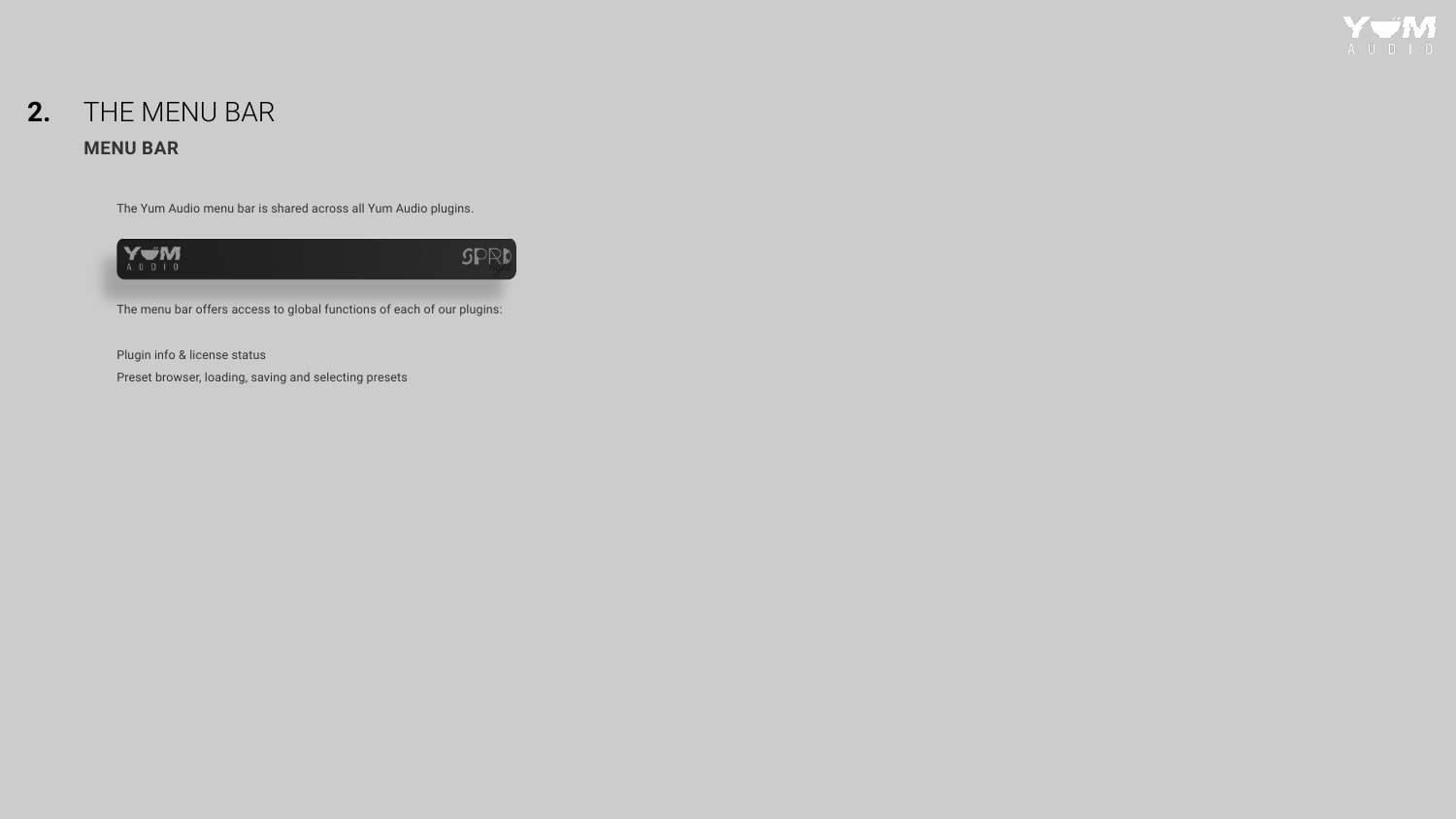## THE MENU BAR **PLUGIN INFO & LICENSE STATUS 2.**

You can open the plugin info & license status by clicking on the Yum Audio logo in the top left corner of the plugin.



This will open the plugin info window where you can see the version number and the license status of your activation or trial.

Each of our plugins has its own logo as part of the interface on **the right side of the menu bar.**  Clicking on the logo will open the respective **manual for each plugin**.

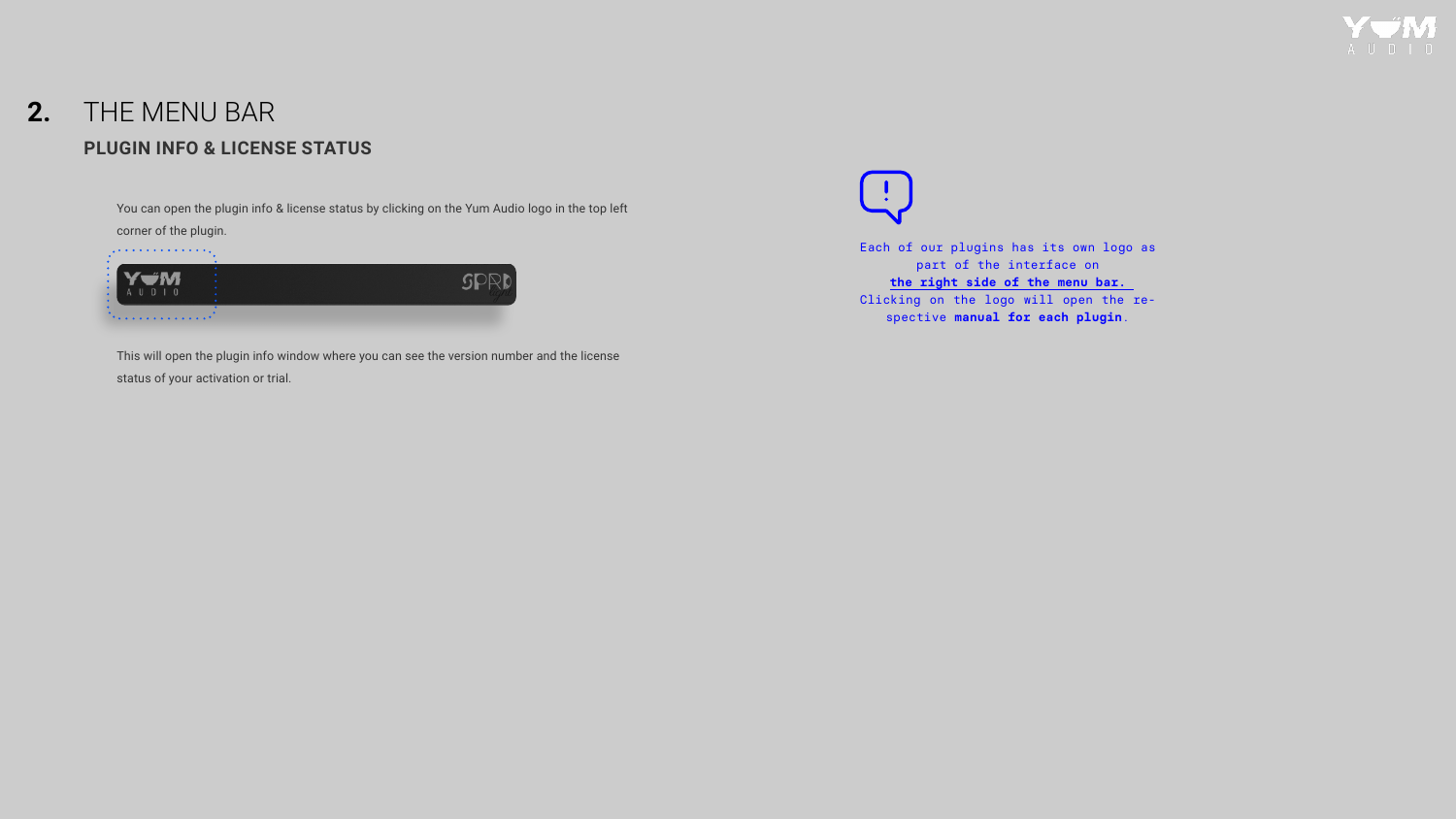### SPREAD LIGHT CONTROLS **INTERFACE OVERVIEW 3.**

The heart of Spread Light is the Width and Tilt control. They allow you to alter the perceived width and position of a stereo signal in multiple ways. . . . . . . . . . . .

Both controls have two different ways to create these stereo manipulations based on the mode selected with the mode switch. The two modes are M/S (Mid/Side) and Haas.



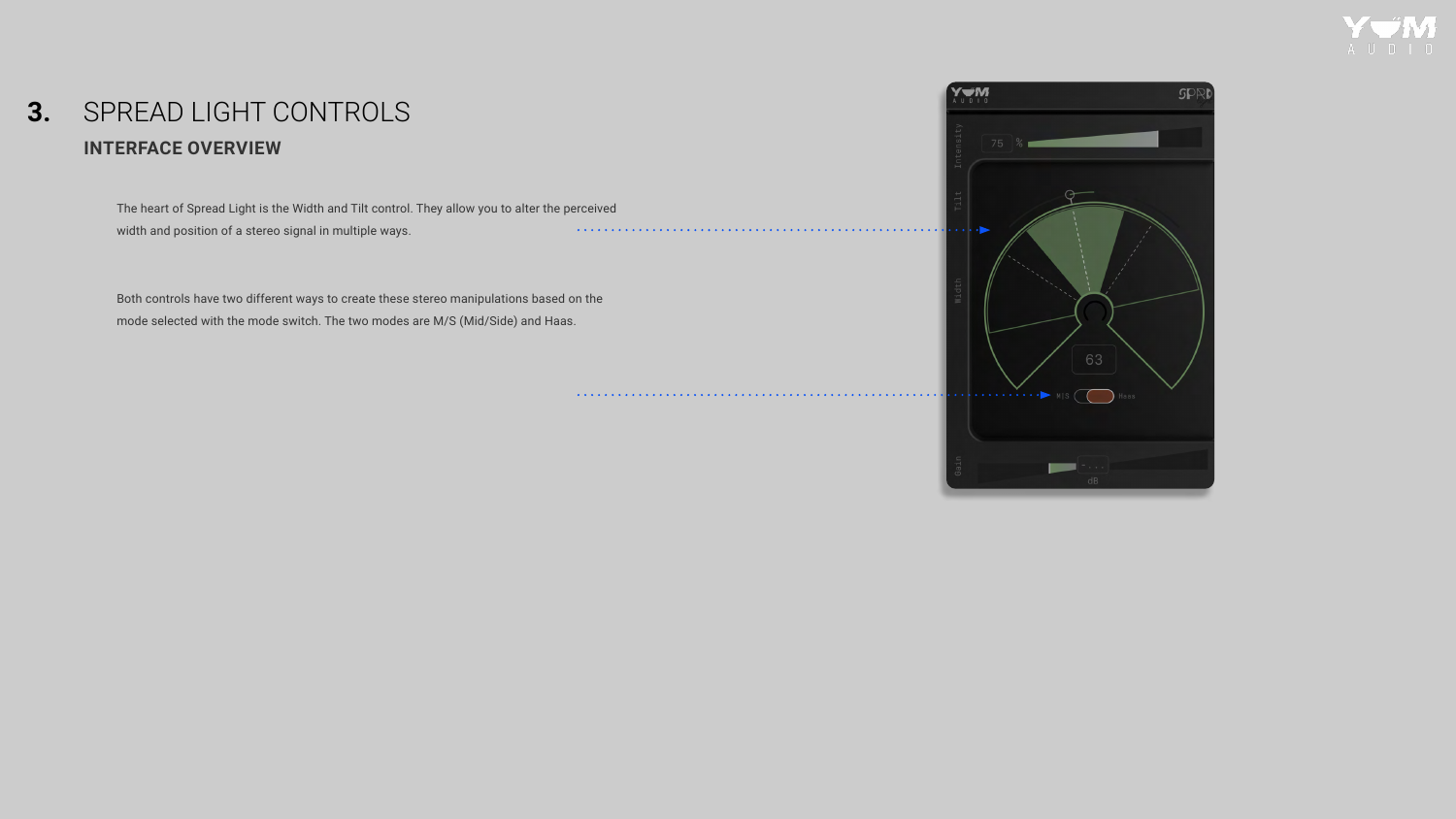## SPREAD LIGHT CONTROLS **MODE 1 - M/S WIDTH 3.**

Mode 1 "M/S" is based on the mid-side processing technique. This allows you to boost the already present stereo portions of a signal. This is great to add some subtle width during mastering, boost the width of a pad sound or really pinpoint an element in the stereo field.



The width control allows you to alter the width of the stereo input signal, working as a Mid/Side enhancer.

At 100% the signal stays unaltered. At 0% it becomes mono and over 100% you increase only the stereo portion of the input signal, making it sound wider.



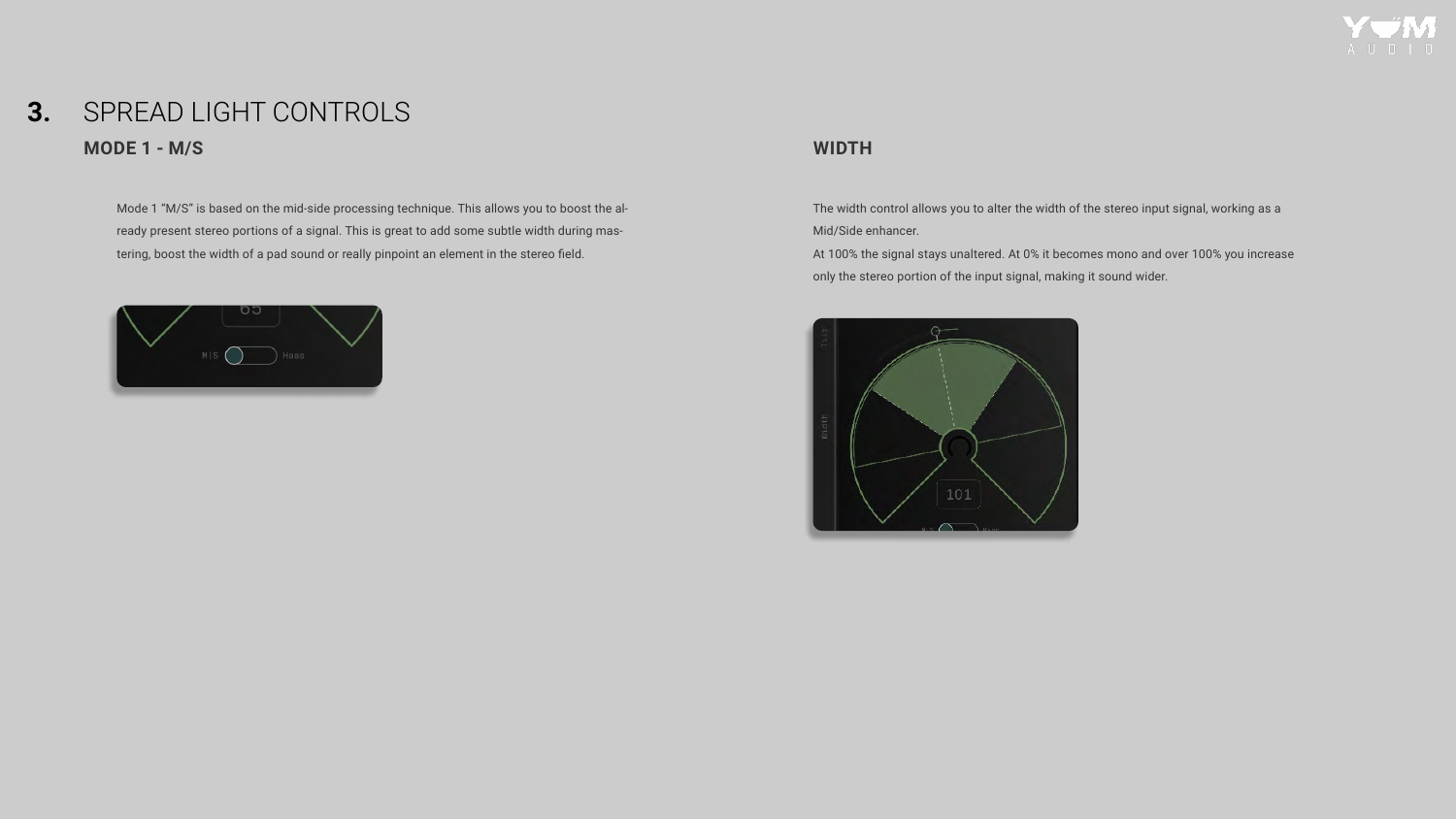## SPREAD LIGHT CONTROLS **TILT 3.**

The Tilt parameter in M/S mode is a stereo based signal panner, allowing you to position the audio in the stereo field from left to right.

We made sure width and tilt interact in a musical way. This means if you have something tilted hard left but with an extensive width, you'll still have sound on both speakers. With a width of 0, you'll hear both channels hard-panned in the left speaker.



- Try to use the Width and Tilt parameters in combination to find the perfect spot for your sound in the stereo field.
- Use it during mastering to add or remove subtle amounts of width in your Stereo Mix.
- Use a big Width setting on things like Backing Vocals or Synth Pads to move them to the sides.

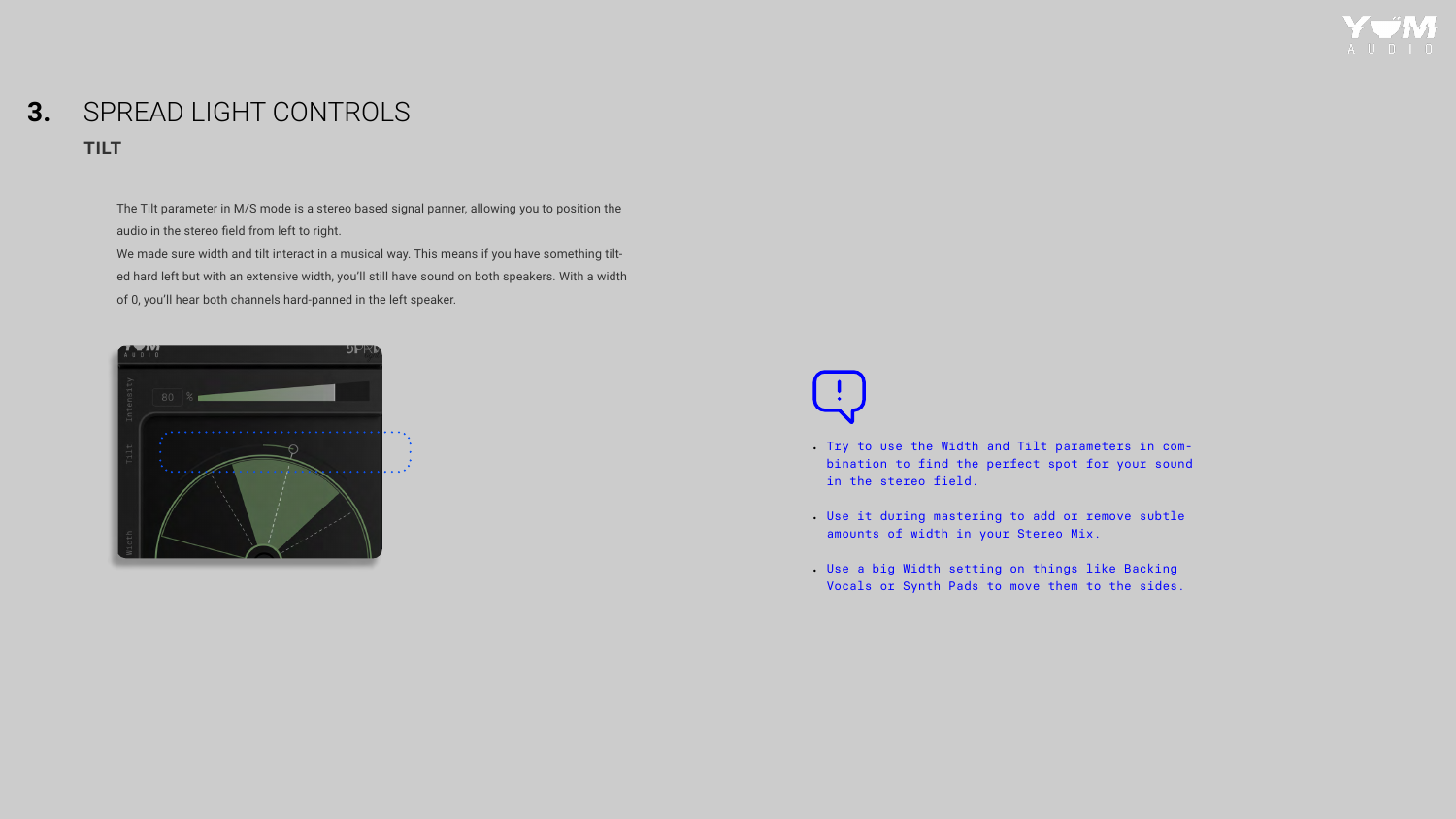## SPREAD LIGHT CONTROLS **MODE 2 - HAAS WIDTH 3.**

Mode 2 "Haas" is taking another approach to widening and signal positioning. Instead of relying on Mid Side processing it uses extremely short delays between the left and right channels to alter the perception of width and position. The Haas Effect makes your ear perceive sounds wider and positioned by letting them arrive at slightly different times in each ear!



The Width control in this mode controls the amount of the Haas Effect. Tilt and width play tightly together. But even with 0 Tilt, you can create extra Stereo width if you push the Width Control over 100.



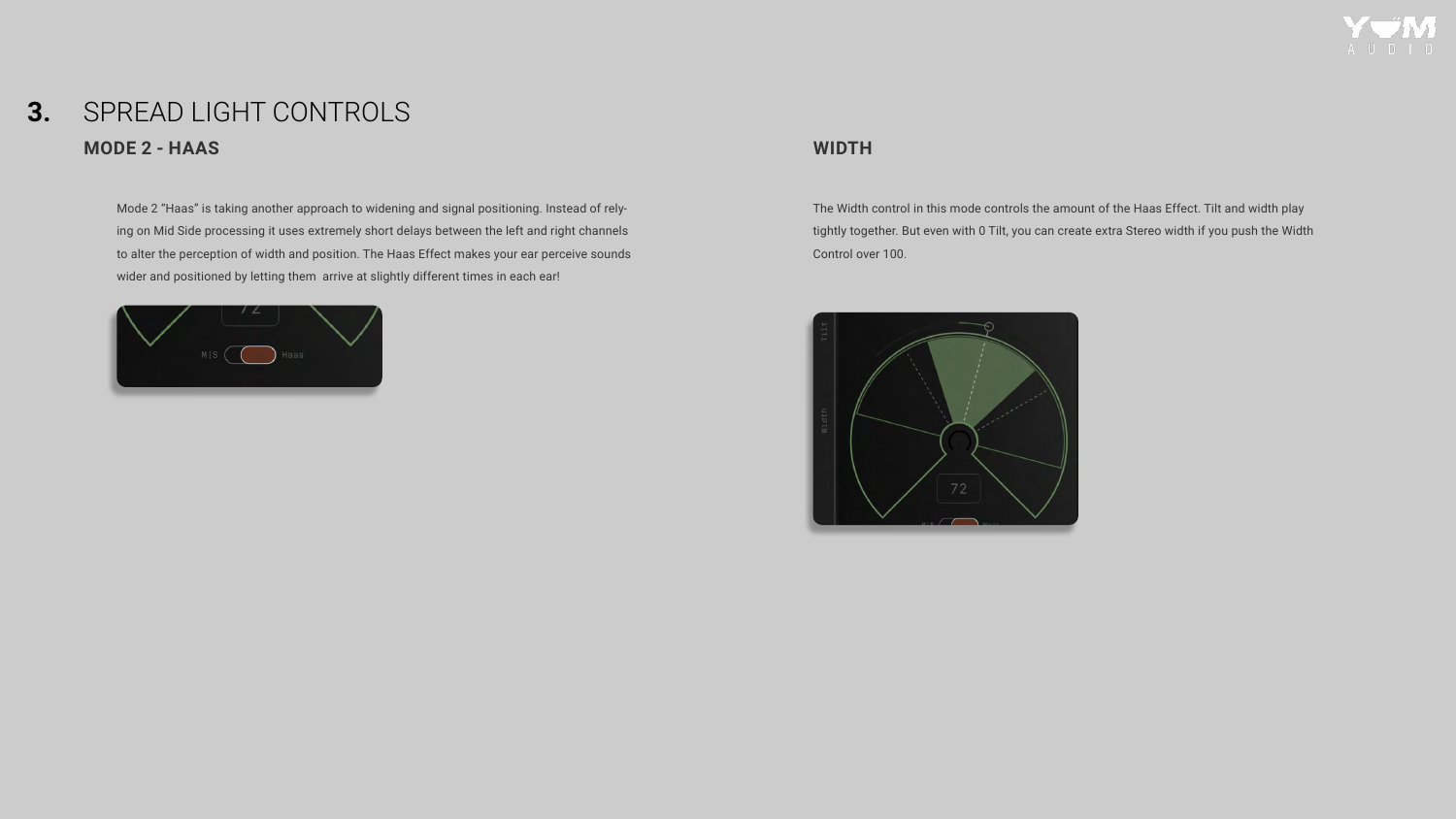## SPREAD LIGHT CONTROLS **TILT 3.**

The Tilt control pans the signal with the Haas Effect. So if you tilt to the left, the sound arriving in your right ear will be delayed giving the perception of the sound being positioned on the left side of the stereo field. In this Mode tilt and width also interact closely, so tweak both for the best results.



- With this mode, you can stereoize signals that were completely mono before!
- . When using the Haas Effect, make sure to double-check your mix in mono.
- Extreme Width Values in this Mode work better on non-percussive material. Try it on a mono Synthpad to add some tasty width.

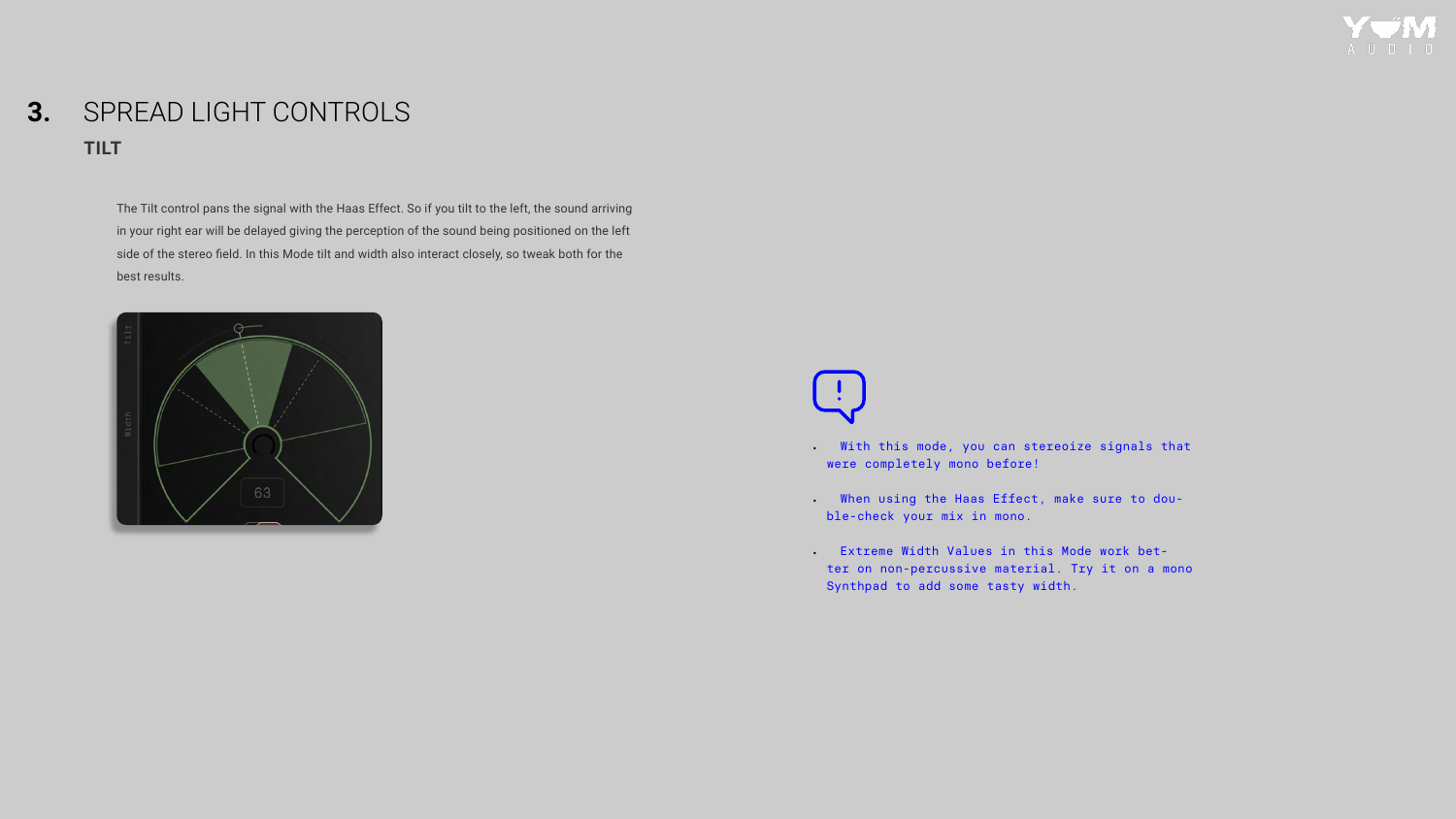### SPREAD LIGHT CONTROLS **INTENSITY OUTPUT GAIN 3.**

This control affects the Intensity of the complete process. Similar to a wet/dry functionality, this scales the values of all other parameters in the plugin. With 100% every effect is fully active, with 0% all values are at their default positions and the incoming signal is unchanged. Automate this to give different sections of your songs a different width intensity. For example, make the backing guitar more centered in the verse and then increase its width in the chorus.



The best way to monitor any effect is always to compare its effect at equal gain to the original. Altering the width of your input signal can affect its gain, so make sure to compensate for it. The other way around, if you have a signal with a lot of stereo information and reduce its width, you might get some additional headroom to increase the gain of your signal.



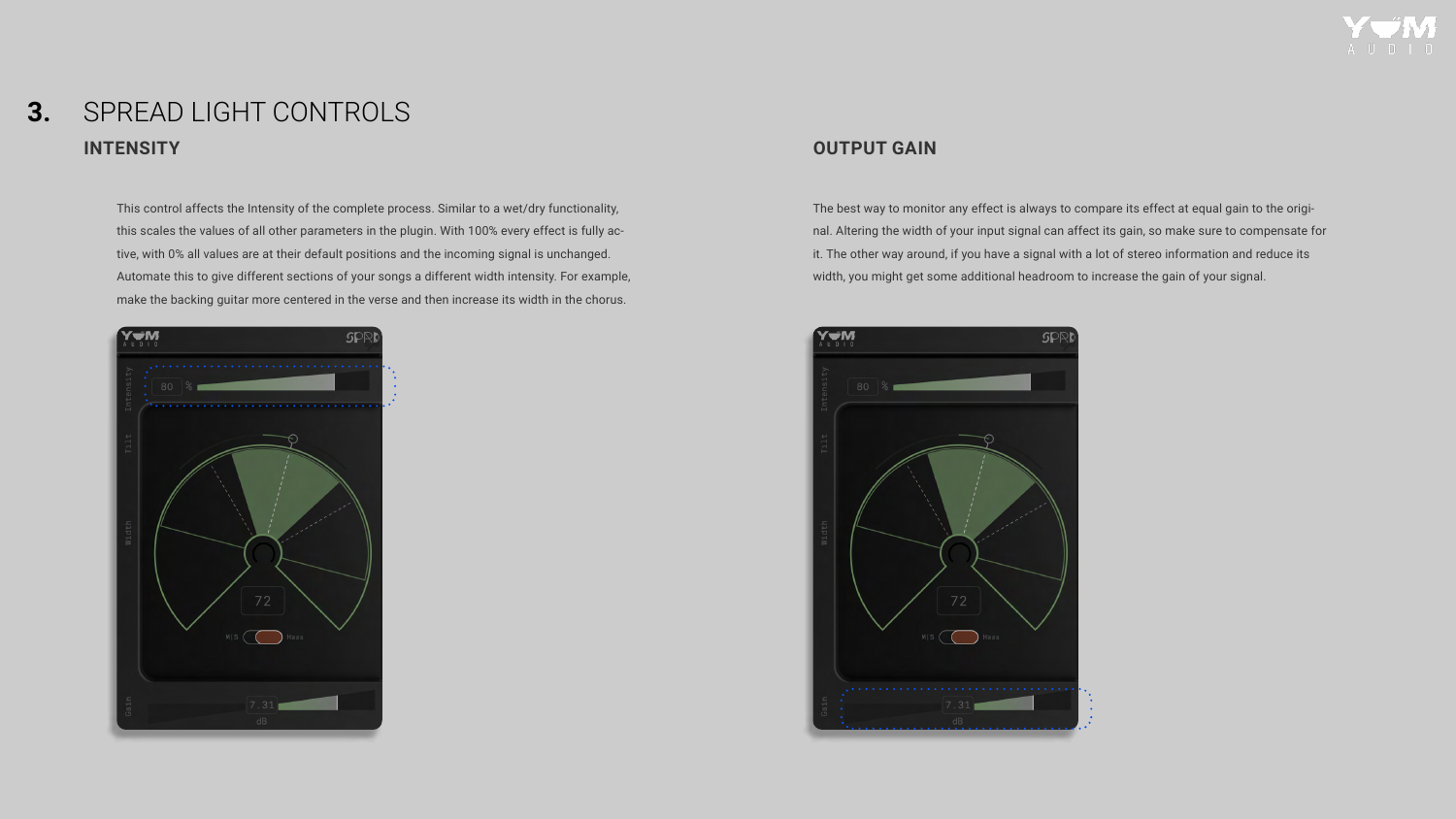## THANK YOU!

Thank you for using a Yum Audio plugin!

We hope that it will take your productions to the next level and allow you to create yummy sounds and mixes - and most importantly, to have fun!

If you enjoy our plugins, let us know. We'd love to hear from you and what you created with our software.

Your friends at Yum Audio

Our FAQs contain many helpful answers. You can find them at: www.yum-audio.com/support

If you need further support you can find our customer support contact form at: "inert final link here"

Please have the following information ready to help us assist you:

• Product version and Yum Audio registered email address (see license screen, click on the Yum Audio logo in the plugin)

- Your DAW version (e.g. ProTools 12.1.2, Cubase 10.0.1, Ableton 10.1.0)
- Your computer and operating system (e.g. MacPro OS X 10.15.7, Windows 10)
- Description of the problem





# SUPPORT AND CONTACT